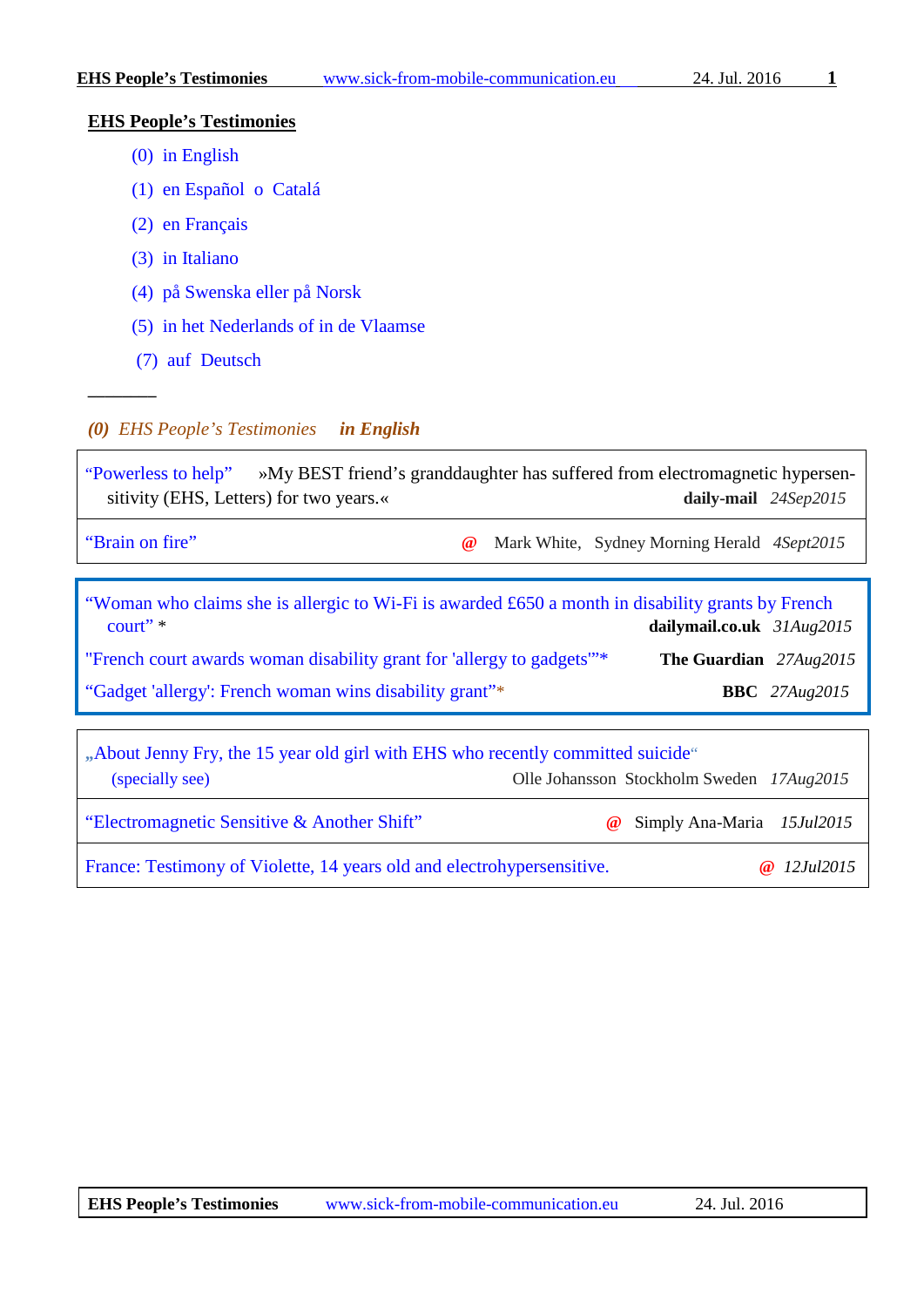| "The woman 'allergic to ELECTRICITY': 50-year-old dons protective suit and veil to go outside as she<br>claims Wi-Fi could kill her" *<br>Daily Mail 03Jul2015<br>$\omega$                                         |
|--------------------------------------------------------------------------------------------------------------------------------------------------------------------------------------------------------------------|
| France: "I am 18 Years Old and Electrohypersensitive"<br>Fabrice Valery, france3-regions @ 01Jul2015                                                                                                               |
| "Our daughter died of a brain tumour. We blame her mobile"*<br>Daily Mail (UK) Feb2015<br>$\omega$                                                                                                                 |
| "Could Wifi be harming YOUR health? That's what a growing number of people believe is triggering<br>their headaches, nausea and crippling pain"* (individual case)<br>$\omega$<br>dailymail.co.uk 23Nov2014        |
| "Return Mary Kidson's Daughter Back Home to her Care"*<br>$\omega$<br>change.org $Oct2014$<br>The same can happen to anybody with EHS!<br>read more<br>see also                                                    |
| "I used to be sick all the time": Dozens of Americans who claim to be allergic to electromagnetic<br>signals settle in small West Virginia town where WiFi is banned"*<br>@ dailymail.co.uk 9Mar2014               |
| "The women who say they are allergic to modern life: Blinding headaches. Violent sickness. Even<br>blackouts. So could wi-fi, mobile phones and TV screens be to blame?"*<br>$\omega$<br>dailymail.co.uk 26May2013 |
| <b>WebSite:</b> Electromagnetic Hyper Sensitivity (EHS)<br>norad4u.com Amir Borenstein<br>$\omega$                                                                                                                 |
| "No Radiation For You"* (also as Blog)<br>Amir Borenstein<br>$\omega$                                                                                                                                              |
| WebSite: Mast-Victims.org*<br>Australia<br>$\omega$                                                                                                                                                                |

<span id="page-1-0"></span>*(1) EHS People's Testimonies en Español o Catalá*

**WebSite: [EDS = Electrosensibles por el Derecho a la Salud](http://electrosensiblesderechosalud.org/)**\* **[ƒ](https://www.facebook.com/hotelsohnewlan) @ @** Las Rozas, Madrid, España [Contains a lot of directions of European organizations of electro\(hyper\)sensible people,](http://electrosensiblesderechosalud.org/carta-de-las-asociaciones-en-defensa-de-los-derechos-de-personas-electrohipersensibles-de-los-paises-de-la-union-europea-al-comite-economico-y-social-europeo-con-motivo-de-la-audiencia-sobre-electrohi/)  [Contiene un montón de direcciones de organisaciones Europeos de gente electro\(hiper\)sensible](http://electrosensiblesderechosalud.org/carta-de-las-asociaciones-en-defensa-de-los-derechos-de-personas-electrohipersensibles-de-los-paises-de-la-union-europea-al-comite-economico-y-social-europeo-con-motivo-de-la-audiencia-sobre-electrohi/) a finales de la ["Carta de las asociaciones de Electrohipersensibles de la Unión Europea al Comité](http://electrosensiblesderechosalud.org/carta-de-las-asociaciones-en-defensa-de-los-derechos-de-personas-electrohipersensibles-de-los-paises-de-la-union-europea-al-comite-economico-y-social-europeo-con-motivo-de-la-audiencia-sobre-electrohi/)  [Económico y Social Europeo"](http://electrosensiblesderechosalud.org/carta-de-las-asociaciones-en-defensa-de-los-derechos-de-personas-electrohipersensibles-de-los-paises-de-la-union-europea-al-comite-economico-y-social-europeo-con-motivo-de-la-audiencia-sobre-electrohi/) *27Nov2014*

["Electrosensibilidad, perder la salud cuando hay conexión a la red"](http://www.abc.es/sociedad/20150913/abci-electrosensibilidad-lado-oscuro-201509112014.html)\* @ abc.es *13Sep2015* ["Tira y afloja entre la justicia y la ciencia sobre los efectos de las ondas WiFi sobre la salud"\\*](http://actualidad.rt.com/ciencias/185752-polemica-justicia-cientificos-efectos-ondas) @ actualidad.rt *13Sep2015* "Una pensión del [Estado por tener 'alergia' al Wi-fi"\\*](http://elpais.com/elpais/2015/09/09/ciencia/1441819089_838483.html) @ **El Pais** *10Sep2015* ["Conceden a una francesa "alérgica al Wi-Fi" una pensión por discapacidad"\\*](http://actualidad.rt.com/ultima_hora/184676-francesa-alergica-wifi-pension-discapacidad) @actualidad.rt *31Aug2015* ["La justicia francesa respalda un caso de 'fobia' a las ondas"\\*](http://www.lavanguardia.com/pr/vida/20150827/54434993594/la-justicia-francesa-respalda-un-caso-de-fobia-a-las-ondas.html) @ lavanguardia *28Aug2015* ["Jacqueline Lindsey una mujer muy electrosensrible aislada del mundo"](http://www.gigahertz.es/blog/index.php?id=mtd4228u) **@** *14Jun2015* [El día a día con FM, SFC/EM, SSQM, EHS](http://afaramos.blogspot.com.es/) \* **@** Dori Fernández, *Febr2015* 

| <b>EHS People's Testimonies</b> | www.sick-from-mobile-communication.eu | 24. Jul. 2016 |
|---------------------------------|---------------------------------------|---------------|
|---------------------------------|---------------------------------------|---------------|